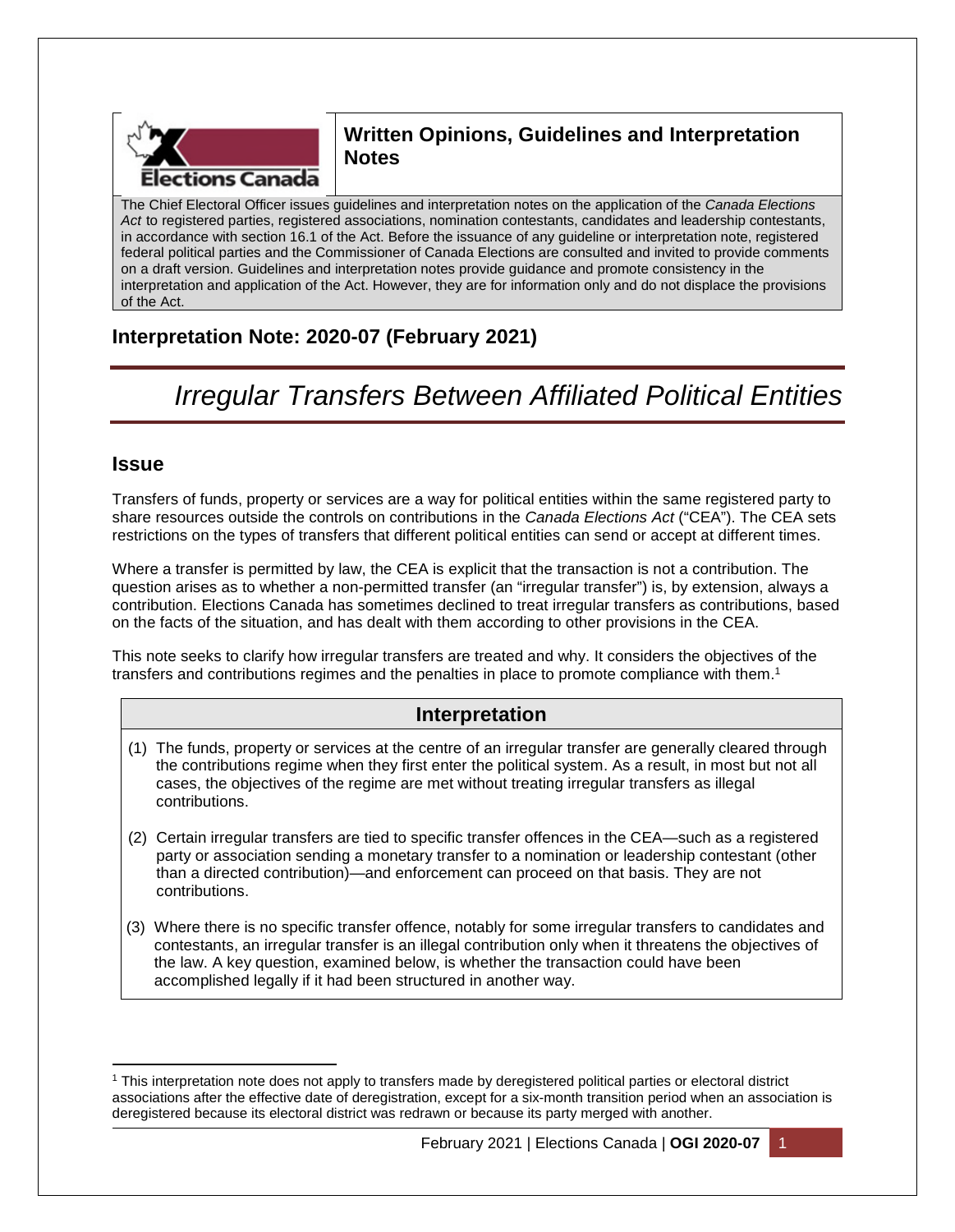*Transfers to a candidate from another candidate, a nomination contestant or a leadership contestant* 

(4) Irregular transfers to a candidate from another candidate, a nomination contestant in another electoral district or a leadership contestant could have been accomplished legally by using the registered party or a registered association as an intermediary. These are not contributions. However, as they are also not reasonable expenditures of the campaign that made the transfer, the transaction results in an improper disposal of surplus.

*Transfers to a nomination contestant or a leadership contestant from a candidate or other contestant* 

(5) Irregular transfers to a nomination contestant or a leadership contestant from a candidate or other contestant could not have been accomplished legally through the registered party or a registered association. If such transactions were allowed, it would permit registered parties or associations to get resources to a favoured contestant in a nomination or leadership race. These are illegal contributions on the basis that the campaign, as an entity rather than an individual, is an ineligible contributor. An exception, rare in practice, would be a non-monetary transfer from a candidate that is offered equally to all contestants.

*Non-monetary transfers from a nomination or leadership contestant to a candidate, registered association or registered party* 

(6) Non-monetary transfers from a nomination or leadership contestant to a candidate, registered association or registered party could have been accomplished legally if the property had been liquidated first and, in some cases, transferred through the registered party or a registered association as an intermediary. These are not contributions. However, if the property is a capital asset, the transaction results in an improper disposal of surplus.

## **Legal Framework**

The most directly relevant provisions of the CEA in the context of this interpretation note are as follows:

- $\bullet$  A monetary contribution is an amount of money provided that is not repayable. (s. 2(1))
- A non-monetary contribution is the commercial value of a service, other than volunteer labour, or of property or of the use of property or money to the extent that they are provided without charge or at less than their commercial value. (s. 2(1))
- Only individuals who are Canadian citizens or permanent residents can make political contributions to a registered party, registered association, candidate, nomination contestant or leadership contestant. Corporations, groups and other entities cannot make contributions. (s. 363(1))
- A political entity that accepts an ineligible contribution must, within 30 days of becoming aware of the contravention, return the contribution unused to the contributor or, if that is not possible, remit the amount or commercial value of the contribution to the Receiver General for Canada. (s. 372)
- There are offences for making various types of ineligible contributions and for failing to return or remit ineligible contributions. (s. 497(1)-(2))
- Transfers of funds, property or services between affiliated political entities are permitted and are explicitly not contributions in a variety of situations. The following table, reproduced from the 2020 political financing handbooks, shows the allowable monetary and non-monetary transfers between affiliated entities. (ss. 364(2)-(5), 365)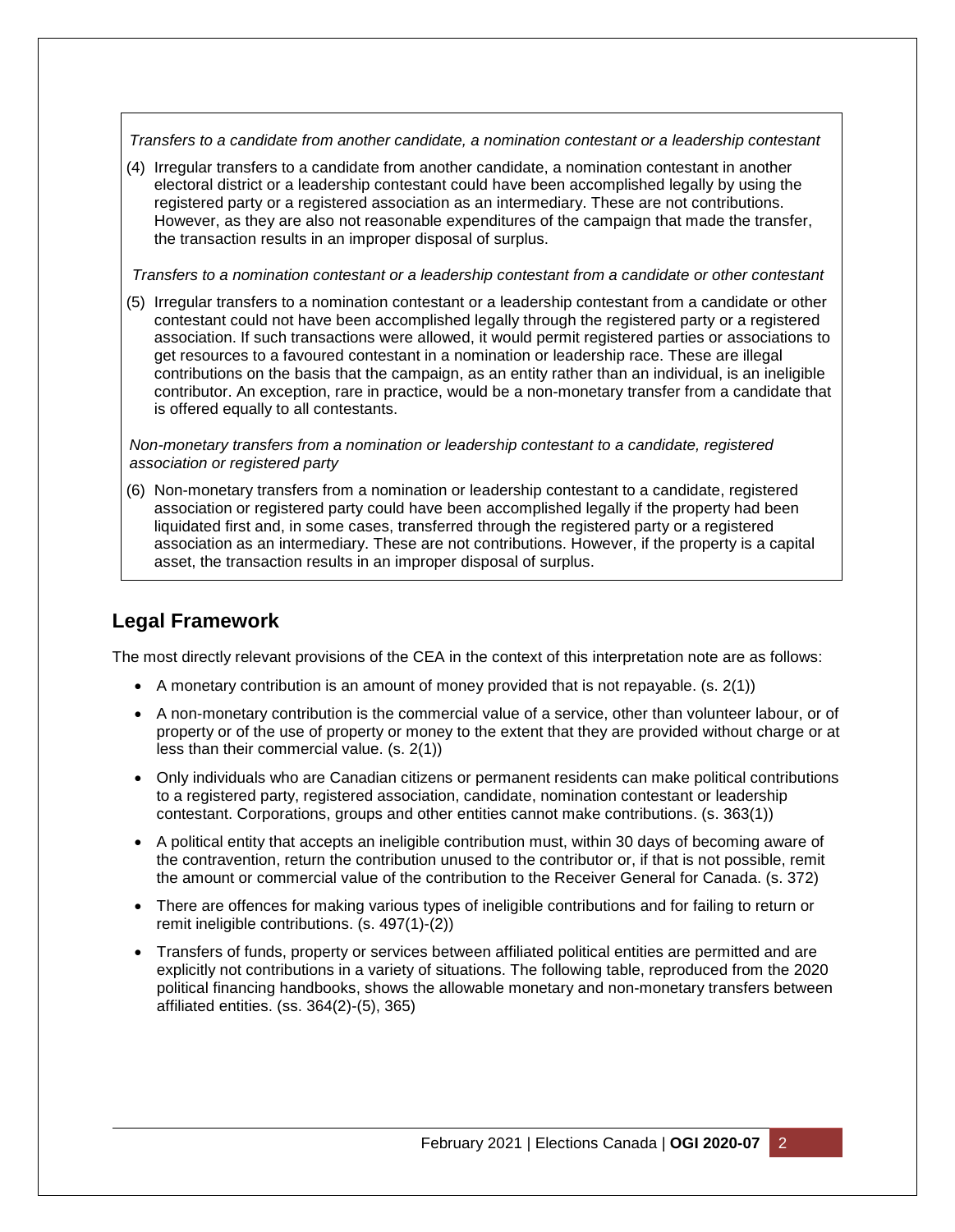#### **Transfers—types and rules**

|      |                                                            | TO                                     |                  |                                                            |                       |                                                            |                           |                  |                         |                 |                  |
|------|------------------------------------------------------------|----------------------------------------|------------------|------------------------------------------------------------|-----------------------|------------------------------------------------------------|---------------------------|------------------|-------------------------|-----------------|------------------|
|      |                                                            | <b>Nomination</b><br><b>Contestant</b> |                  | <b>Leadership</b><br><b>Candidate</b><br><b>Contestant</b> |                       | <b>Registered Electoral</b><br><b>District Association</b> |                           |                  | <b>Registered Party</b> |                 |                  |
|      |                                                            | <b>Monetary</b>                        | Non-<br>monetary | <b>Monetary</b>                                            | Non-<br>monetary      | <b>Monetary</b>                                            | Non-<br>monetary          | <b>Monetary</b>  | Non-<br>monetary        | <b>Monetary</b> | Non-<br>monetary |
|      | <b>Nomination Contestant</b>                               | <b>No</b>                              | <b>No</b>        | <b>No</b>                                                  | <b>No</b>             | Yes <sup>'</sup>                                           | <b>No</b>                 | Yes <sup>2</sup> | <b>No</b>               | Yes             | <b>No</b>        |
| FROM | <b>Leadership Contestant</b>                               | <b>No</b>                              | <b>No</b>        | <b>No</b>                                                  | <b>No</b>             | <b>No</b>                                                  | <b>No</b>                 | Yes              | No                      | Yes             | No               |
|      | <b>Candidate</b>                                           | Yes                                    | Yes              | <b>No</b>                                                  | <b>No</b>             | <b>No</b>                                                  | $\mathbf{A}$<br><b>No</b> | <b>Yes</b>       | <b>Yes</b>              | <b>Yes</b>      | <b>Yes</b>       |
|      | <b>Registered Electoral</b><br><b>District Association</b> | <b>No</b>                              | 5<br>Yes         | <b>No</b>                                                  | 5<br>Yes <sup>"</sup> | Yes <sup>6</sup>                                           | Yes                       | Yes              | Yes                     | Yes             | Yes              |
|      | <b>Registered Party</b>                                    | <b>No</b>                              | -5<br><b>Yes</b> | No <sup>1</sup>                                            | -5<br>Yes             | Yes <sup>6</sup>                                           | Yes                       | -8<br><b>Yes</b> | -8<br><b>Yes</b>        | n/a             | n/a              |

A nomination contestant may transfer funds (but not property or services) to a candidate of the same party in the electoral district in which the nomination contest was held. After election day, monetary transfers are allowed only to pay claims and loans related to the candidate's campaign.

A nomination contestant can only transfer funds to the registered electoral district association that held the nomination contest.

Candidates may transfer property, services and funds to their own nomination contestant campaign for the same election.

Candidates in a superseded by-election may transfer property, services and funds to their campaign for the general election.

Non-monetary transfers must be offered equally to all contestants.

Monetary transfers other than trust funds are allowed. After election day, monetary transfers are allowed only to pay claims and loans related to the candidate's campaign.

Directed contributions are the only exception: they may be transferred to the leadership contestant.

Registered parties may transfer property, services and funds to electoral district associations, whether registered or not.

Note: Independent candidates may not send or accept transfers of funds, property or services to or from other political entities.

- Certain irregular transfers have offences directly related to them:
	- $-$  a registered party or registered association sends a monetary transfer to a contestant or sends a non-monetary transfer that is not offered equally to all contestants (ss. 497(1)(c), 497(2)(b), 497.3(2)(e), 497.5(2)(h))
	- a registered party, registered association or nomination contestant sends a monetary transfer to a candidate after election day, other than to pay expenses (ss. 497.4(1)(r), 497.4(2)(t))
- An electoral campaign expense, nomination campaign expense or leadership campaign expense must be reasonably incurred as an incidence of the election or contest. (ss. 374.1(1), 375(1), 379.1(1))
- After an election, a candidate's campaign must either transfer its capital assets to specified political entities or sell them at fair market value as part of the surplus disposal. After a contest, a nomination or leadership contestant's campaign must sell its capital assets at fair market value as part of the surplus disposal. (ss. 476.91(2), 477.8(2), 478.94(2))
- A capital asset is any property with a commercial value of more than \$200 that is normally used outside an election period or contest period other than for the purposes of an election or contest. (s. 2)
- A candidate's or contestant's surplus is the amount by which the campaign's revenues exceed its reasonably incurred campaign expenses and legally permitted outgoing transfers. Campaigns must dispose of their surplus only to specified political entities. (ss. 476.93, 477.82, 478.96)
- There are a variety of offences for an improper disposal of surplus:
	- $-$  a nomination contestant's financial agent fails to dispose of the surplus to the candidate who won, the registered party or a registered association of the party (ss. 497.3(1)(t), 497.3(2)(t))
	- $-$  a candidate's official agent fails to dispose of the surplus to the registered party or a registered association of the party (ss.  $497.4(1)(q)$ ,  $497.4(2)(s)$ )
	- a leadership contestant's financial agent fails to dispose of the surplus to the registered party or an association of the party (ss.  $497.5(1)(t)$ ,  $497.5(2)(v)$ )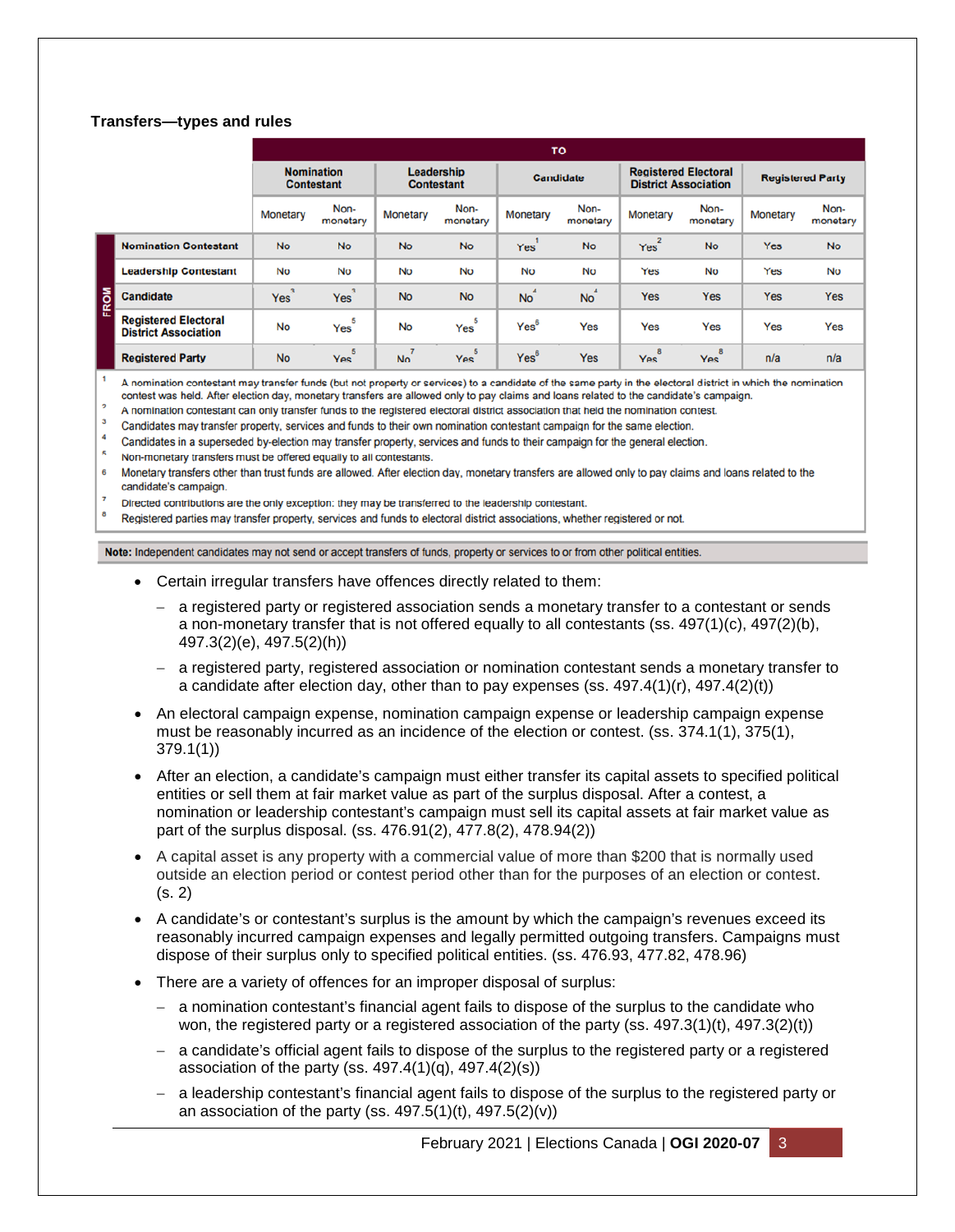# **Analysis and Discussion**

#### **Contributions: Rules and Objectives**

To determine whether an irregular transfer should be treated as an ineligible contribution, it is necessary to look at the rules and objectives of the contributions regime.

The contributions regime was introduced in 2003 and amended in 2006 to limit the undue influence of money in politics. It covers both monetary and non-monetary contributions. There are restrictions on who may make contributions (individuals who are Canadian citizens and permanent residents) and in what amount. Contributions over \$200 must be publicly reported.

The objectives of the contributions regime can be seen as:

- limiting who may exercise influence over the political process
- creating transparency around the exercise of influence
- allowing for broader participation of political entities, beyond those who have access to large contributions
- allowing for broader participation of individuals, beyond those who can make large contributions
- preventing a political entity from benefitting from an illegal contribution

The objectives of the regime are secured by prohibiting illegal contributions or efforts to avoid the contributions regime. Such transactions are subject to criminal penalties and alternative compliance tools, including administrative monetary penalties. In addition, when an illegal contribution is received, it must be returned to the contributor or remitted to the Receiver General for Canada, depending on the circumstances. This administrative sanction, applied in addition to the usual enforcement mechanisms, reflects the importance Parliament places on the need to ensure that illegal contributions are not used to affect elections or contests. It is also a significant and severe penalty that must be applied without any discretion.

The contributions regime operates alongside, and sometimes interacts with, the transfers regime described below.

#### **Transfers: Rules and Objectives**

The transfers regime in the CEA makes it possible for affiliated political entities to share funds, property and services under certain conditions without being subject to the controls on contributions in the CEA. It allows ongoing political entities (registered parties and registered associations) that collect contributions year-round to support event-based political entities that operate for a limited time. It also keeps resources in the political system by having event-based entities transfer their remaining resources to an ongoing political entity at the end of a campaign.

Allowing such transfers to flow freely without the restrictions of the contributions regime shows that Parliament was satisfied that once funds, property and services were within "the system," the objectives of the CEA would not generally be threatened by subsequent transfers between affiliated entities.

However, Parliament chose to exclude some transactions between affiliated entities from the transfers regime. Non-permitted transfers may be explicitly or implicitly prohibited. Some prohibited transfers, particularly those conducted by registered parties and associations, have specific offences attached to them. An example of such a prohibited transfer would be a registered party or association sending a monetary transfer to a nomination contestant or leadership contestant, other than a directed contribution transferred by the party to a leadership contestant. Tables listing all irregular transfers can be found later in this note.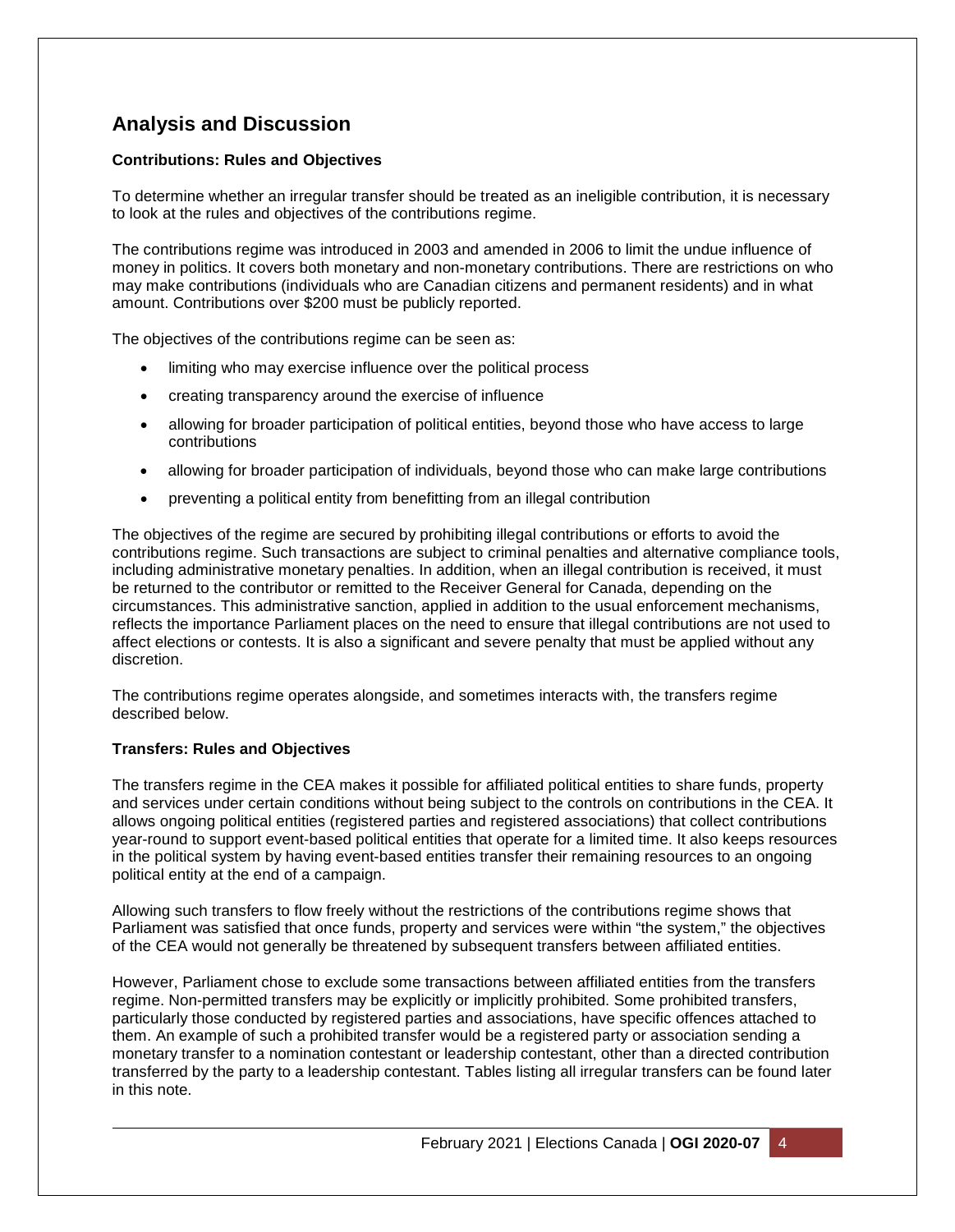In general, the objectives of the transfers regime can be seen as:

- keeping public funds, which entered the political system through reimbursements, subsidies and tax credits, within the political system
- keeping funds donated to a political entity of a registered party within that party
- preventing favouritism in a registered party's internal leadership and nomination contests
- allowing resources that have entered the political system fairly to move freely between affiliated political entities, as long as that movement does not defeat other objectives of the regime

#### **Difficulty in Treating an Irregular Transfer as an Illegal Contribution**

The CEA states explicitly that permitted transfers between political entities are not contributions. This has led Elections Canada to generally treat irregular transfers between political entities as illegal contributions, though it has sometimes declined to do so based on all the facts of a situation, particularly when the result of doing so would lead to a consequence out of all proportion to the error involved. For example, when a candidate with no unpaid claims receives a monetary transfer from a registered party or association after election day, Elections Canada treats the transaction as a potential transfer offence but not an illegal contribution.

The hesitation to sometimes treat an irregular transfer as an illegal contribution is primarily related to the additional consequence that applies to illegal contributions. As noted, an illegal contribution must be returned to the contributor or, if used, remitted to the Receiver General for Canada. This applies to contributions from an ineligible source, over-contributions, contributions received through a prohibited agreement, contributions given from another's funds that were provided for that purpose and cash contributions of more than \$20. Anonymous contributions over \$20 must also be remitted to the Receiver General. There is the potential for criminal liability of the sender and the person who fails to send it back, based on an investigation by the Commissioner of Canada Elections.

For example, if a candidate's campaign transferred its surplus funds from one election directly to the same candidate's campaign for a subsequent election, this would be an irregular transfer. As well, if a candidate who is endorsed by a party resigns in the weeks before the election and is replaced by another candidate of that party, the direct transfer of funds from one campaign to the other would be an irregular transfer.

Should these transfers be treated as illegal contributions? If they are, offences or the possibility of administrative monetary penalties would attach. In addition, the funds would either need to be returned to the sender or, if used by the receiving campaign, the contribution amount would need to be remitted to the Receiver General for Canada. Because of a somewhat technical error, the entire amount of the transfer would need to be returned or forwarded to the Receiver General.

This consequence, which is automatic and cannot be varied at the discretion of the Chief Electoral Officer, would occur despite the fact that in these cases none of the objectives of the contributions regime would be threatened by the transfers. The money that made up the transfers would have already been subject to contribution restrictions and reporting when it first entered the political system.

There is precedence for considering the objectives of the regime over the mechanics of a transfer in determining how the transaction should be treated. In 2008, *Rae v. Canada* dealt with the case of a registered party that received \$50,000 transfers from all its leadership contestants and decided to refund them after the contest. When consulted, the chief electoral officer of that time said the refund would be a prohibited transfer. On judicial review, the court ruled that such a "retransfer" would be permitted since there was no attempt to favour any particular contestant or attempt to circumvent contribution limits. It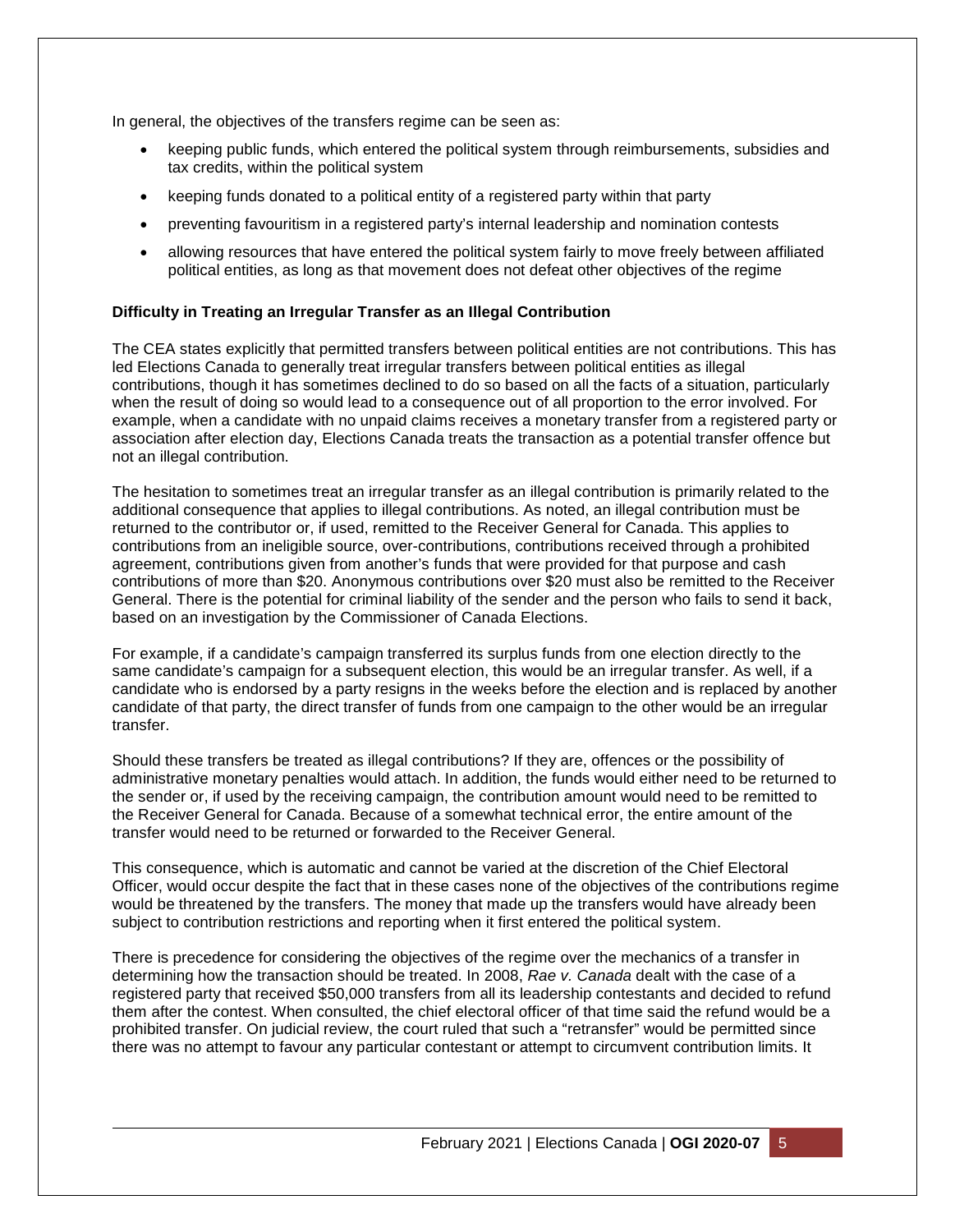said that while a plain reading of the CEA would suggest the transaction was a prohibited transfer and thus an illegal contribution, such a reading would be "a victory of form over substance" and not aligned with Parliament's intent.<sup>2</sup> Effectively, the court's reading of the CEA prioritized the objectives of the regime over the mechanics of the transaction in determining how it should be treated.

It is also important to note that, as was the case in *Rae*, the majority of irregular transfers that are not linked to an offence would in fact have been legal if they had taken a different route.

For example, consider the case of a candidate transferring funds to their next campaign. The candidate, after their first election, has a surplus of \$10,000. Before the bank account is closed, another election is launched. The official agent transfers the \$10,000 from the first campaign to the second. If this irregular transfer is treated as an illegal contribution, and the second campaign has used part of the funds, then the official agent must remit the full \$10,000 to the Receiver General for Canada. However, the candidate could have legally received the \$10,000 if the official agent had transferred it from the first campaign to the registered association, and the association had then transferred it to the second campaign.

As another example, consider a nomination contestant who, at the end of a contest, transfers office equipment valued at \$5,000 to the association that ran the contest. A nomination contestant is not permitted to transfer capital assets. If this irregular transfer is treated as an illegal contribution, and the association used the computers before realizing the transfer was not allowed, the association cannot return the equipment to the contestant. It must instead remit \$5,000 to the Receiver General for Canada. However, if the contestant had liquidated the computers, they could have transferred the proceeds to the association. In addition, if the sender had been a candidate rather than a contestant, liquidating the asset would not have been necessary at all.

These irregular transfers do not threaten the objectives of the law. An interpretation in which penalties are so disconnected from the severity of the violation does not reflect Parliament's intent in drafting the legislation. This is not to say that irregular transfers that could have been otherwise accomplished legally will go unenforced. An irregular transfer by a candidate or contestant, even if it could have taken a legal route, is illegal and needs to be reversed on the basis that it is an improper disposal of surplus.

Irregular transfers that could not have been otherwise accomplished legally—namely, transfers to contestants—are another matter. They threaten the objective of the CEA to have political entities within a registered party act neutrally in their financial dealings with contestants.<sup>3</sup> Where there is no specific transfer offence, it may be appropriate to treat the irregular transfer as an illegal contribution (because the sender is an ineligible contributor or because the contribution is otherwise illegal) and require its return or remittance.

l

<sup>2</sup> *[Rae v. Canada](https://recueil.fja-cmf.gc.ca/fja-cmf/j/en/item/330928/index.do)*, 2008 FC 246, paras. 31 and 36.

 $3$  Where a registered party or association sends an irregular transfer to a contestant, there is a specific offence that can be enforced, but there is no equivalent offence for the same transfer from a candidate or other contestant.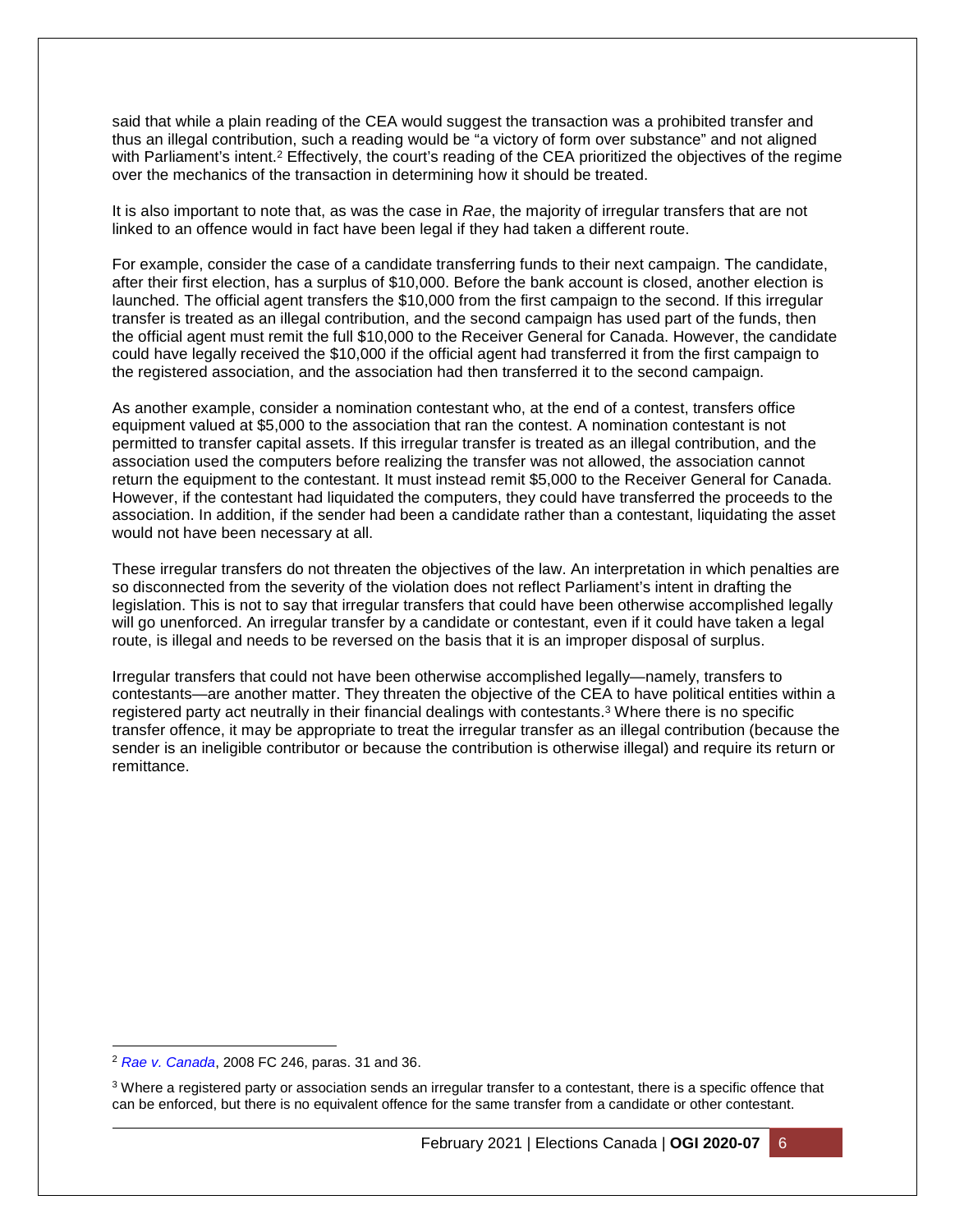#### **Summary of Treatment of Irregular Transfers**

#### *Transfers with Specific Offence Provisions*

Where an irregular transfer between affiliated entities is tied to a specific offence in the CEA—which includes all irregular transfers by registered parties and associations—Parliament intends for enforcement to proceed on the basis of those offences. There is always an offence for the sender, though not always for the recipient. These transactions are not contributions.

Where there is no specific offence in the CEA, given the considerations outlined in the discussion above, there are two possible approaches to the treatment of irregular transfers.

#### *Transfers with No Specific Offence Provision—Option 1*

As a first option, Elections Canada could treat all irregular transfers from candidates and contestants where there is no specific offence provision, whether or not the transfer could have been otherwise accomplished legally, as an improper disposal of surplus.

This argument would rest on the basis that an irregular transfer of funds, property or services from the candidate's or contestant's campaign is not a reasonable expenditure. For example, if a candidate sends campaign funds to an affiliated candidate in another electoral district, the payment is neither a permitted transfer nor a valid electoral campaign expense. This creates an imbalance in the candidate's bank account between their inflows and their permitted outflows, which amounts to an improper disposal of surplus. There are strict liability and intentional offences for a financial agent or official agent who fails to properly dispose of a surplus, and Elections Canada would refer these cases to the Commissioner for enforcement on that basis.

Under this reading of the CEA, there would be no consequence for the recipient. This means that where a leadership contestant, for example, accepted an irregular monetary transfer from another leadership contestant, they would not be legally required to return the transfer.

#### *Transfers with No Specific Offence Provision—Option 2*

As a second option, Elections Canada could treat irregular transfers with no specific offence provision and which could have been otherwise accomplished legally (for example, a transfer from a candidate to another candidate) as an improper disposal of surplus, while irregular transfers that could not be otherwise accomplished legally would be treated as illegal contributions (for example, a transfer from a nomination contestant to a leadership contestant).

Under this approach, the requirement for the recipient to return the amount of an illegal contribution to the sender unused or, if used, to remit it to the Receiver General for Canada, would provide a short-term remedy that helps to uphold the fairness of the contest. There would be the potential for enforcement action on the sender for making the contribution, on the basis that the campaign is not an eligible contributor, and also on the recipient if the contribution is not returned or remitted.

#### *Preference for Option 2*

While Parliament gave registered parties and associations the flexibility to run internal contests, it also chose to regulate some aspects of contests, including financial fairness through the contributions and transfers regimes. For the reasons outlined in this note, Elections Canada believes Option 2 is better aligned with this goal.

Based on Elections Canada's interpretation, the consequences for irregular transfers are those set out in the tables below. Note that permitted transfers are not mentioned in the tables.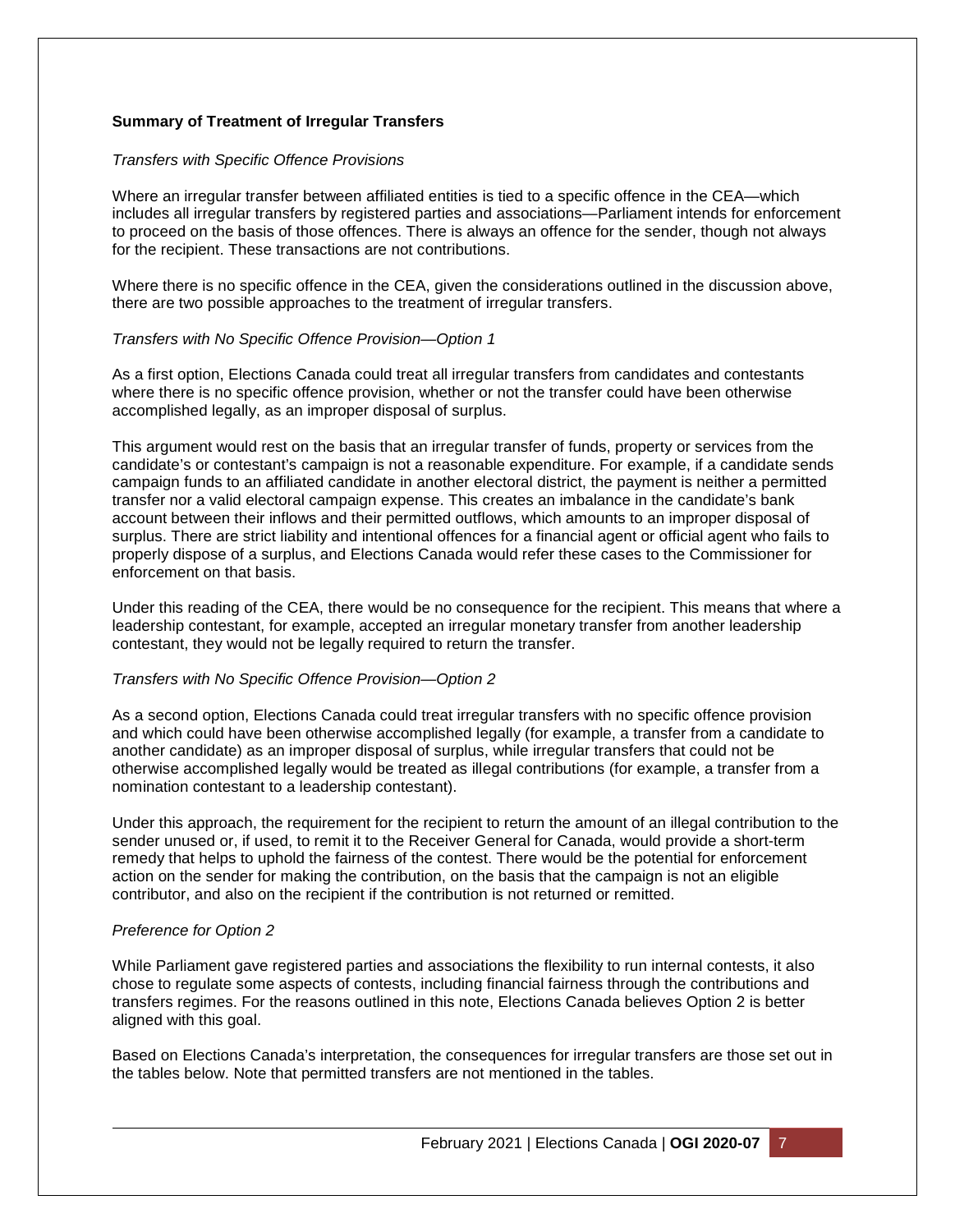## **Irregular Transfers and Consequences**

#### **Table 1: Irregular Transfers to Candidates**

| <b>From</b>                                          | Тο                                                                  | <b>Transfer type</b>                                        | <b>Consequence</b>                                                                                         |
|------------------------------------------------------|---------------------------------------------------------------------|-------------------------------------------------------------|------------------------------------------------------------------------------------------------------------|
| Nomination<br>contestant                             | Candidate in same<br>electoral district                             | Monetary, after election<br>day other than to pay<br>claims | Prohibited transfer with offence<br>for sender; not a contribution                                         |
| Nomination<br>contestant                             | Candidate in other<br>electoral district                            | Monetary                                                    | Improper surplus disposal with<br>offence for sender; not a<br>contribution                                |
| Leadership<br>contestant                             | Candidate                                                           | Monetary                                                    | Improper surplus disposal with<br>offence for sender; not a<br>contribution                                |
| Nomination<br>contestant<br>Leadership<br>contestant | Candidate                                                           | Non-monetary                                                | If capital asset, improper surplus<br>disposal with offence for sender;<br>not a contribution <sup>1</sup> |
| Candidate                                            | Candidate, other than<br>to own campaign for<br>superseded election | Monetary<br>Non-monetary, until<br>election day             | Improper surplus disposal with<br>offence for sender; not a<br>contribution                                |
| Candidate                                            | Candidate, other than<br>to own campaign for<br>superseded election | Non-monetary, after<br>election day                         | If capital asset, improper surplus<br>disposal with offence for sender;<br>not a contribution <sup>1</sup> |

<sup>1</sup> Remaining non-capital assets or services can be provided to the candidate, but they must either be sold to the campaign or contributed by the contestant or other candidate as a personal non-monetary contribution.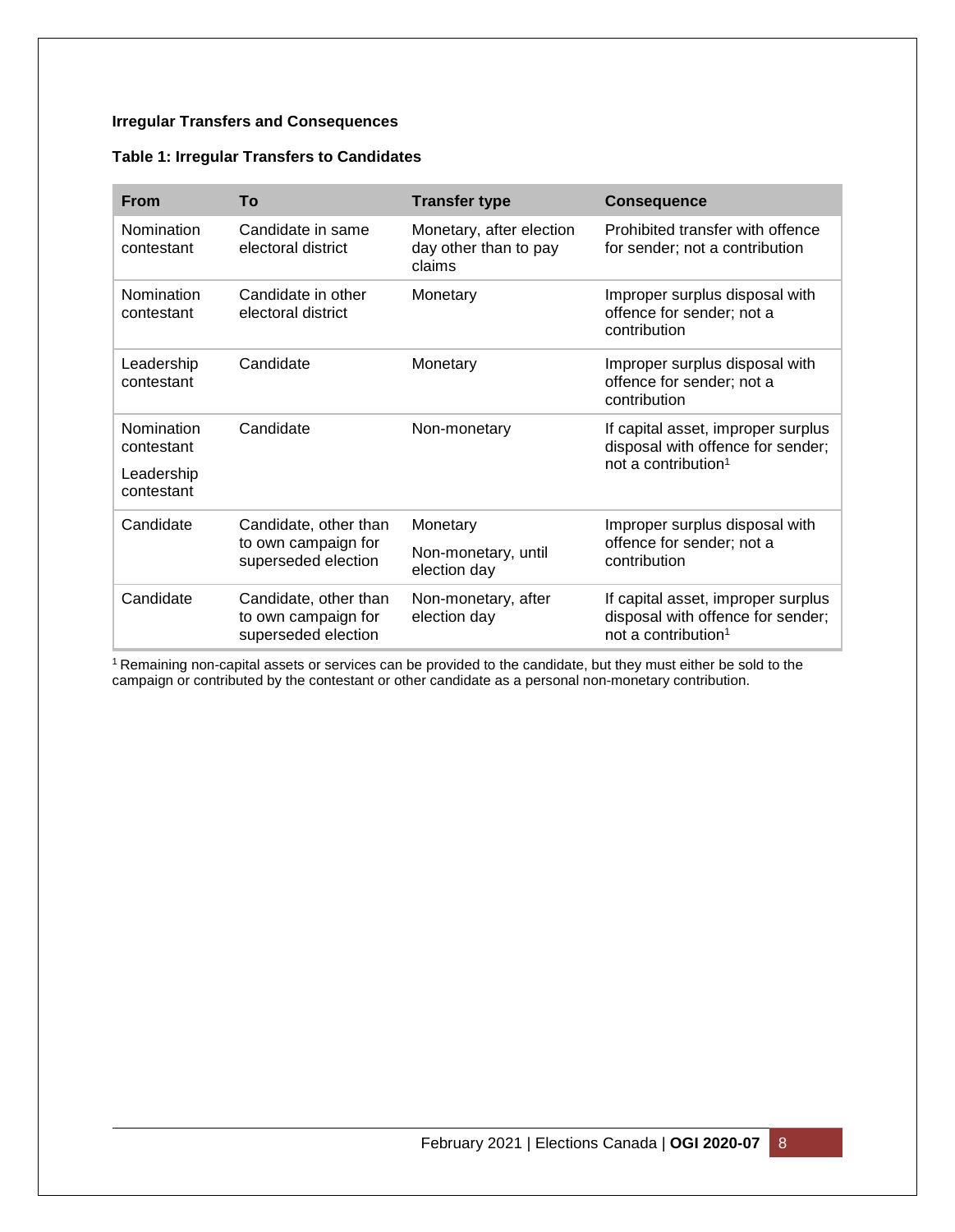| <b>Table 2: Irregular Transfers to Nomination Contestants</b> |  |
|---------------------------------------------------------------|--|
|---------------------------------------------------------------|--|

| <b>From</b>                                    | To                                                                                     | <b>Transfer type</b>                                       | <b>Consequence</b>                                                                   |
|------------------------------------------------|----------------------------------------------------------------------------------------|------------------------------------------------------------|--------------------------------------------------------------------------------------|
| Nomination contestant<br>Leadership contestant | <b>Nomination</b><br>contestant                                                        | Any                                                        | Illegal contribution <sup>1</sup>                                                    |
| Candidate                                      | <b>Nomination</b><br>contestant, other<br>than to own<br>campaign for<br>same election | Any                                                        | Illegal contribution <sup>1, 2</sup>                                                 |
| Registered association<br>Registered party     | <b>Nomination</b><br>contestant                                                        | Monetary                                                   | Prohibited transfer with<br>offences for sender and<br>recipient; not a contribution |
| Registered association<br>Registered party     | Nomination<br>contestant                                                               | Non-monetary, not<br>offered equally to all<br>contestants | Prohibited transfer with offence<br>for sender; not a contribution                   |

<sup>1</sup> Under Option 1, this would be an improper surplus disposal rather than a contribution.

 $2$  Under Option 2, if the transfer is non-monetary and the candidate offered it equally to all contestants, it is not a contribution. It may be an improper surplus disposal.

#### **Table 3: Irregular Transfers to Leadership Contestants**

| <b>From</b>                                    | To                                                                | <b>Transfer type</b>                                       | <b>Consequence</b>                                                                   |
|------------------------------------------------|-------------------------------------------------------------------|------------------------------------------------------------|--------------------------------------------------------------------------------------|
| Nomination contestant<br>Leadership contestant | Leadership<br>contestant                                          | Any                                                        | Illegal contribution <sup>1</sup>                                                    |
| Candidate                                      | Leadership<br>contestant                                          | Any                                                        | Illegal contribution <sup>1, 2</sup>                                                 |
| Registered association                         | Leadership<br>contestant                                          | Monetary                                                   | Prohibited transfer with<br>offences for sender and<br>recipient; not a contribution |
| Registered party                               | Leadership<br>contestant (other<br>than directed<br>contribution) | Monetary                                                   | Prohibited transfer with<br>offences for sender and<br>recipient; not a contribution |
| Registered association<br>Registered party     | Leadership<br>contestant                                          | Non-monetary, not<br>offered equally to all<br>contestants | Prohibited transfer with offence<br>for sender; not a contribution                   |

<sup>1</sup> Under Option 1, this would be an improper surplus disposal rather than a contribution.

 $2$  Under Option 2, if the transfer is non-monetary and the candidate offered it equally to all contestants, it is not a contribution. It may be an improper surplus disposal.